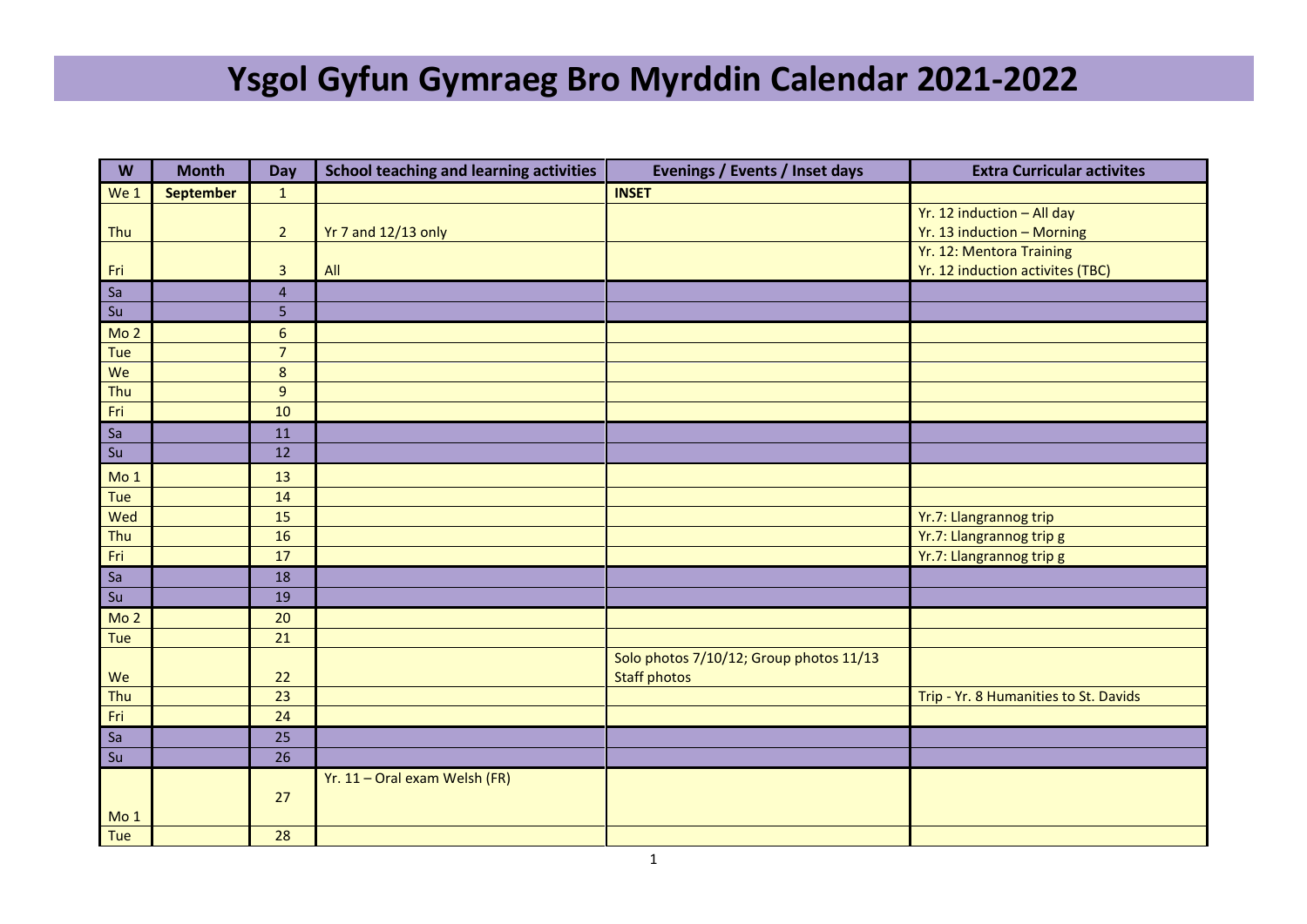|                 |                 | 29              | Yr. 11 - Oral exam Welsh (HE)  |                                        |                                           |
|-----------------|-----------------|-----------------|--------------------------------|----------------------------------------|-------------------------------------------|
| Wed             |                 |                 |                                |                                        |                                           |
|                 |                 |                 | Yr. 11 - Oral exam Welsh (SRJ) |                                        |                                           |
| Thu             |                 | 30              |                                |                                        | Yr. 12 - Geography field trip (TBC)       |
| Fri             | <b>October</b>  | $\,1\,$         |                                |                                        |                                           |
| Sa              |                 | $\overline{2}$  |                                |                                        |                                           |
| Su              |                 | $\overline{3}$  |                                |                                        |                                           |
| Mo <sub>2</sub> |                 | $\sqrt{4}$      | Biology week 04/10 - 08/10     |                                        |                                           |
| Tue             |                 | 5               | Yr. 11 - Oral exam Welsh (LLD) |                                        |                                           |
| We              |                 | $\overline{6}$  | Yr. 11 - Oral exam Welsh (NC)  |                                        | Workshop Rhys Padarn - Create a mural     |
| Thu             |                 | $\overline{7}$  |                                | <b>Yr.11 - On-line Parents Evening</b> | Workshop Rhys Padarn - Create a mural     |
| Fri             |                 | $\,8\,$         |                                |                                        | Workshop Rhys Padarn - Create a mural     |
| Sa              |                 | $\overline{9}$  |                                |                                        |                                           |
| Su              |                 | 10              |                                |                                        |                                           |
| Mo <sub>1</sub> |                 | 11              |                                |                                        |                                           |
|                 |                 |                 |                                |                                        | Yr.7 Humanities trip to the Synagogue and |
| Tue             |                 | 12              |                                |                                        | Gurdwara                                  |
| Wed             |                 | 13              |                                |                                        |                                           |
| Thu             |                 | 14              |                                | 17.00 - 19.30: Virtual Open Evening    |                                           |
| Fri             |                 | 15              |                                |                                        |                                           |
| Sa              |                 | 16              |                                |                                        |                                           |
| Su              |                 | 17              |                                |                                        |                                           |
| Mo <sub>2</sub> |                 | 18              |                                |                                        |                                           |
| Tue             |                 | 19              |                                |                                        |                                           |
| We              |                 | 20              |                                |                                        |                                           |
| Thu             |                 | $\overline{21}$ |                                |                                        |                                           |
| Fri             |                 | 22              |                                |                                        |                                           |
| Su              |                 | 31              | Novemeber exams 1-10 CBAC      |                                        |                                           |
| Mo <sub>1</sub> | <b>November</b> | $\mathbf{1}$    | Numeracy paper 1 (morning)     |                                        |                                           |
| Tue             |                 | $\overline{2}$  |                                |                                        |                                           |
| Wed             |                 | $\overline{3}$  |                                |                                        |                                           |
| Thu             |                 | $\overline{4}$  | Numeracy paper 2 (morning)     |                                        |                                           |
| Fri             |                 | $\overline{5}$  |                                |                                        |                                           |
| Sa              |                 | $6\phantom{a}$  |                                |                                        |                                           |
| Su              |                 | $\overline{7}$  |                                |                                        |                                           |
| Mo <sub>2</sub> |                 | $\bf 8$         | <b>Maths Paper 1 (morning)</b> |                                        |                                           |
| Tue             |                 | $\overline{9}$  |                                |                                        |                                           |
| We              |                 | 10              | <b>Maths Paper 2 (morning)</b> |                                        |                                           |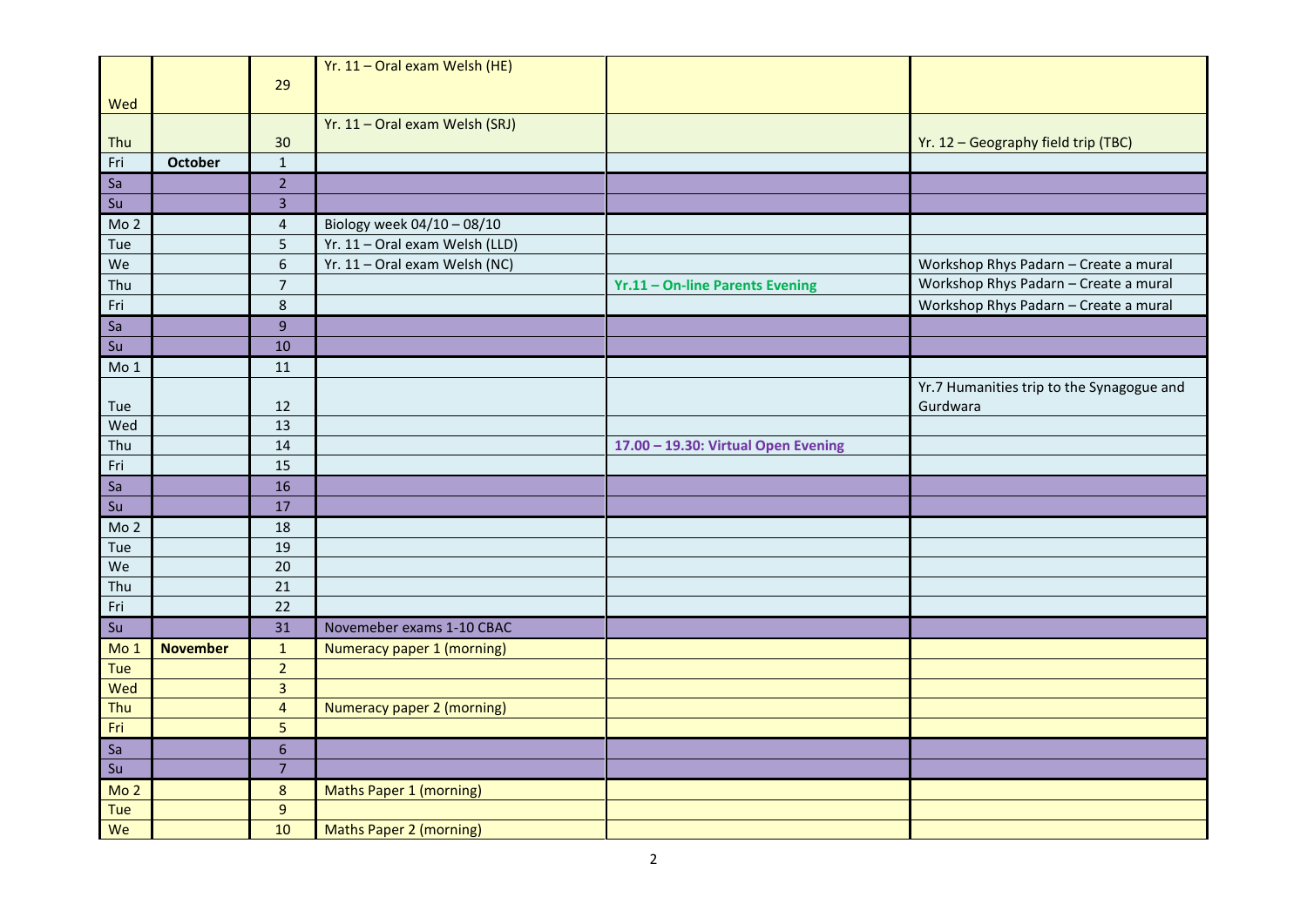|                                   |                 | 11                      | Mock interviews Yr. 11 (TBC)          | Yr. 13 - On-line Parents Evening        |  |
|-----------------------------------|-----------------|-------------------------|---------------------------------------|-----------------------------------------|--|
| Thu<br>Fri                        |                 | $\overline{12}$         | Mock interviews Yr. 11 (TBC)          |                                         |  |
| $\overline{Sa}$                   |                 | 13                      |                                       |                                         |  |
| $\overline{\mathsf{S}\mathsf{u}}$ |                 | 14                      |                                       |                                         |  |
| Mo <sub>1</sub>                   |                 | 15                      |                                       |                                         |  |
| Tue                               |                 | 16                      |                                       |                                         |  |
| Wed                               |                 | 17                      |                                       |                                         |  |
| Thu                               |                 | 18                      |                                       |                                         |  |
| Fri                               |                 | 19                      |                                       |                                         |  |
| I<br>5a                           |                 | $20\,$                  |                                       |                                         |  |
| Su                                |                 | 21                      |                                       |                                         |  |
| Mo <sub>2</sub>                   |                 | 22                      |                                       |                                         |  |
| Tue                               |                 | $\overline{23}$         |                                       |                                         |  |
| We                                |                 | 24                      |                                       |                                         |  |
| Thu                               |                 | $\overline{25}$         |                                       |                                         |  |
| Fri                               |                 | $\overline{26}$         |                                       |                                         |  |
| Sa                                |                 | 27                      |                                       |                                         |  |
| Su                                |                 | 28                      |                                       |                                         |  |
| Mo 1                              |                 | 29                      |                                       | <b>INSET</b>                            |  |
| Tue                               |                 | 30 <sub>o</sub>         |                                       |                                         |  |
| Wed                               | <b>December</b> | $\mathbf 1$             |                                       | Yr.11 options meeting - lesson 1 - hall |  |
| Thu                               |                 | $\mathbf 2$             |                                       |                                         |  |
| Fri                               |                 | $\overline{\mathbf{3}}$ |                                       |                                         |  |
| Sa                                |                 | $\overline{4}$          |                                       |                                         |  |
| Su                                |                 | $\overline{5}$          |                                       |                                         |  |
|                                   |                 |                         | 6-15/12 - Yr.11,12 and 13 assessments |                                         |  |
| Mo <sub>2</sub>                   |                 | $6\,$                   | during lesson time                    |                                         |  |
| Tue                               |                 | $\overline{7}$          |                                       |                                         |  |
| We                                |                 | $\,8\,$                 | School's Christmas dinner             |                                         |  |
| Thu                               |                 | $\boldsymbol{9}$        |                                       | Yr. 12 - On-line Parents Evening        |  |
| Fri                               |                 | 10                      |                                       |                                         |  |
| Sa                                |                 | 11                      |                                       |                                         |  |
| Su                                |                 | $\overline{12}$         |                                       |                                         |  |
| Mo 1                              |                 | 13                      |                                       |                                         |  |
| Tue                               |                 | 14                      |                                       |                                         |  |
| Wed                               |                 | 15                      |                                       |                                         |  |
| Thu                               |                 | 16                      |                                       |                                         |  |
| Fri                               |                 | 17                      |                                       |                                         |  |
| $\frac{1}{\text{Sa}}$             |                 | 18                      |                                       |                                         |  |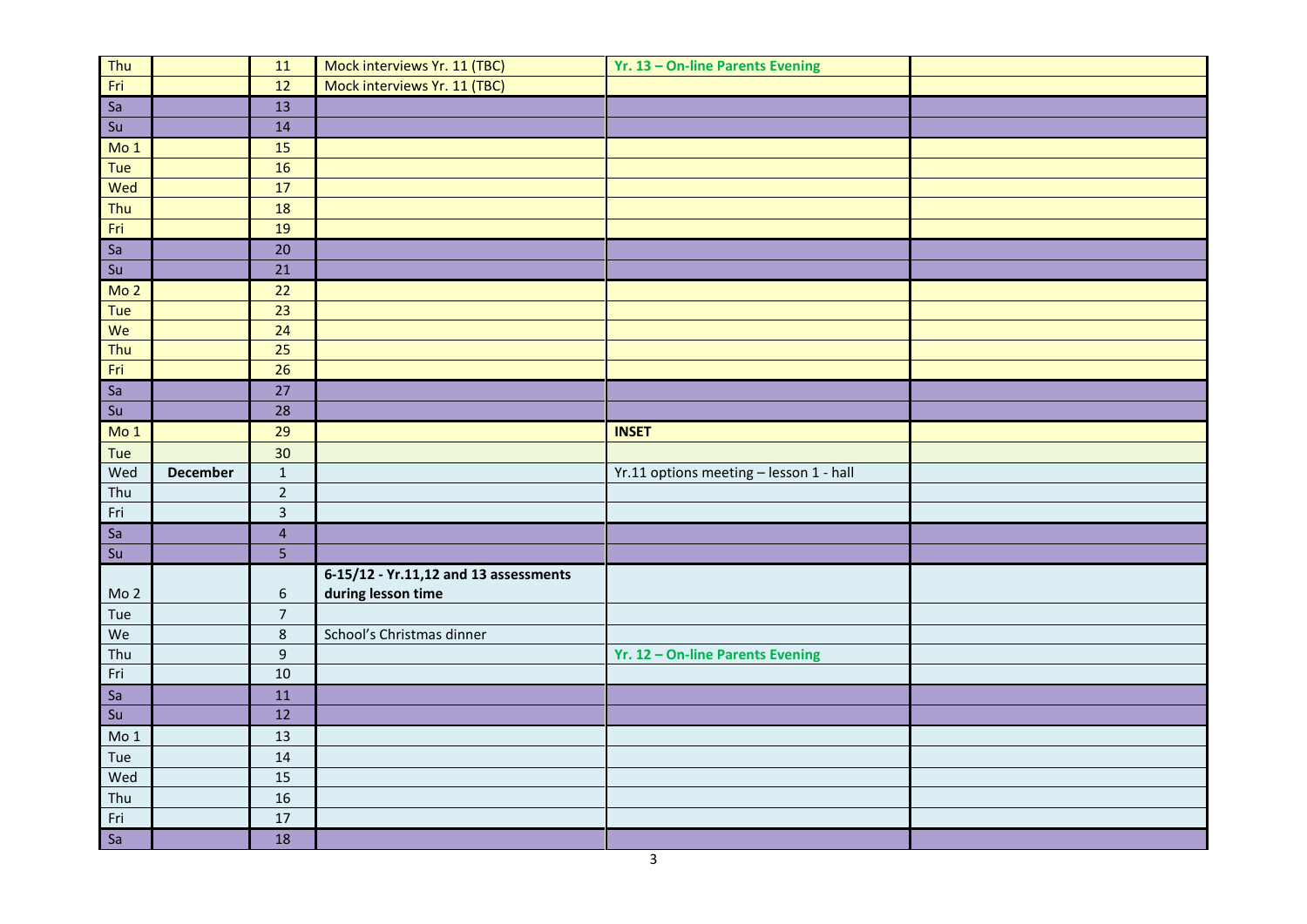| $\overline{\mathsf{S}\mathsf{u}}$ |          | 19                      |                                                  |                                                 |  |
|-----------------------------------|----------|-------------------------|--------------------------------------------------|-------------------------------------------------|--|
| Mo <sub>2</sub>                   |          | 20                      |                                                  | <b>Virtual Christmas Assembly (End of term)</b> |  |
| Tue                               |          | 21                      |                                                  |                                                 |  |
| Su                                | January  | $\overline{2}$          |                                                  |                                                 |  |
| Mo 1                              |          | $\overline{\mathbf{3}}$ |                                                  | No School - Term starts 4/1/22                  |  |
| Tue                               |          | $\overline{\mathbf{4}}$ |                                                  |                                                 |  |
| Wed                               |          | $\overline{5}$          |                                                  | <b>Yr.9 options meeting</b>                     |  |
| Thu                               |          | $\sqrt{6}$              |                                                  |                                                 |  |
| Fri                               |          | $\overline{7}$          |                                                  |                                                 |  |
| Sa                                |          | $\bf 8$                 |                                                  |                                                 |  |
| Su                                |          | $\overline{9}$          |                                                  |                                                 |  |
| Mo <sub>2</sub>                   |          | 10                      |                                                  |                                                 |  |
| Tue                               |          | 11                      |                                                  | Yr.11 Virtual options evening                   |  |
| We                                |          | 12                      |                                                  |                                                 |  |
| Thu                               |          | 13                      |                                                  | <b>Bl 10 - On-line Parents Evening</b>          |  |
| Fri                               |          | 14                      |                                                  |                                                 |  |
| Sa                                |          | 15                      |                                                  |                                                 |  |
| Su                                |          | 16                      |                                                  |                                                 |  |
| Mo <sub>1</sub>                   |          | 17                      |                                                  |                                                 |  |
| Tue                               |          | 18                      |                                                  |                                                 |  |
| Wed                               |          | 19                      |                                                  |                                                 |  |
| Thu                               |          | 20                      |                                                  | <b>Yr.9 Virtual options evening</b>             |  |
| Fri                               |          | 21                      |                                                  |                                                 |  |
| Sa                                |          | 22                      |                                                  |                                                 |  |
| Su                                |          | 23                      |                                                  |                                                 |  |
| Mo <sub>2</sub>                   |          | 24                      |                                                  |                                                 |  |
|                                   |          |                         |                                                  | <b>Urdd Centenary celebration day</b>           |  |
| Tue                               |          | 25                      |                                                  | Non uniform - wear red/white/green              |  |
| We                                |          | $\overline{26}$         |                                                  |                                                 |  |
| Thu                               |          | 27                      |                                                  | Yr. 9 - On-line Parents Evening                 |  |
| Fri                               |          | 28                      |                                                  |                                                 |  |
| Sa                                |          | 29                      |                                                  |                                                 |  |
| Su                                |          | 30                      |                                                  |                                                 |  |
| Mo <sub>1</sub>                   |          | 31                      | <b>GCSE Practical Food exam sessions 1 and 2</b> |                                                 |  |
| Tue                               | February | $\mathbf 1$             | <b>GCSE Practical Food exam session 3</b>        |                                                 |  |
| Wed                               |          | $\overline{2}$          | <b>GCSE Practical Food exam session 4</b>        |                                                 |  |
| Thu                               |          | $\overline{3}$          | GCSE Practical Food exam sessions 5 and 6        |                                                 |  |
| Fri                               |          | $\overline{4}$          | GCSE Practical Food exam session 7               |                                                 |  |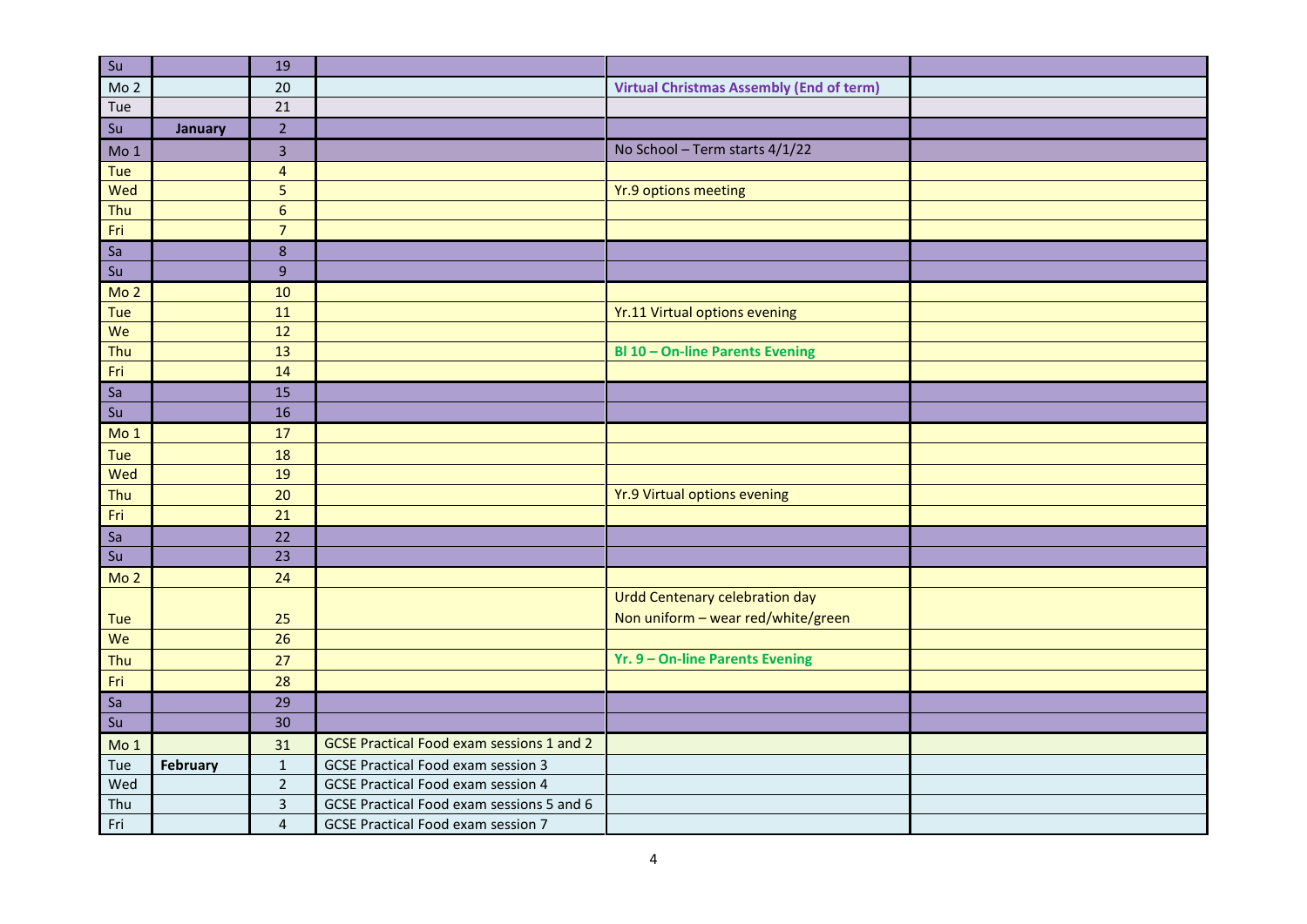|                                   |              | 5              |                                           |                                                    |                         |
|-----------------------------------|--------------|----------------|-------------------------------------------|----------------------------------------------------|-------------------------|
| $rac{Sa}{Su}$                     |              | $6\phantom{1}$ |                                           |                                                    |                         |
| Mo <sub>2</sub>                   |              | $\overline{7}$ | <b>GCSE Practical Food exam session 8</b> |                                                    |                         |
| Tue                               |              | $\,8\,$        | Drama practical exam Yr.13                |                                                    |                         |
| We                                |              | $\overline{9}$ | Drama practical exam Yr.13                |                                                    |                         |
| Thu                               |              | 10             | <b>GCSE</b> music practical assessment    |                                                    |                         |
| Fri                               |              | 11             |                                           |                                                    |                         |
|                                   |              | 12             |                                           |                                                    |                         |
| $rac{Sa}{Su}$                     |              | 13             |                                           |                                                    |                         |
| Mo <sub>1</sub>                   |              | 14             |                                           |                                                    |                         |
| Tue                               |              | 15             |                                           |                                                    |                         |
| Wed                               |              | 16             |                                           | Yr.13 Virtual Parents Evening - student<br>finance |                         |
| Thu                               |              | 17             |                                           |                                                    |                         |
| Fri                               |              | 18             |                                           |                                                    |                         |
|                                   |              |                |                                           | Spring Half term $(21/2 - 25/2)$                   |                         |
| Su                                |              | 27             |                                           |                                                    |                         |
| Mo <sub>2</sub>                   |              | 28             |                                           |                                                    |                         |
| Tue                               | <b>March</b> | $\mathbf 1$    |                                           | <b>St David's Day celebrations</b>                 |                         |
| We                                |              | $\overline{2}$ |                                           |                                                    |                         |
| Thu                               |              | $\overline{3}$ |                                           |                                                    |                         |
| Fri                               |              | $\overline{4}$ |                                           |                                                    |                         |
| Sa                                |              | $\overline{5}$ |                                           |                                                    |                         |
| Su                                |              | $\sqrt{6}$     |                                           |                                                    |                         |
| Mo <sub>1</sub>                   |              | $\overline{7}$ |                                           |                                                    |                         |
| Tue                               |              | $\bf 8$        |                                           |                                                    | Urdd Eisteddfod (Gylch) |
| Wed                               |              | $9\,$          |                                           |                                                    |                         |
| Thu                               |              | $10$           |                                           |                                                    |                         |
| Fri                               |              | 11             |                                           |                                                    |                         |
| Sa                                |              | 12             |                                           |                                                    |                         |
| $\overline{\mathsf{S}\mathsf{u}}$ |              | 13             |                                           |                                                    |                         |
| Mo <sub>2</sub>                   |              | 14             |                                           |                                                    |                         |
| Tue                               |              | 15             |                                           |                                                    |                         |
| We                                |              | 16             |                                           |                                                    |                         |
| Thu                               |              | 17             |                                           | Yr.7 - On-line Parents Evening                     |                         |
| Fri                               |              | 18             |                                           |                                                    |                         |
| $\overline{\phantom{a}}$<br>Sa    |              | 19             |                                           |                                                    |                         |
| Su                                |              | 20             |                                           |                                                    |                         |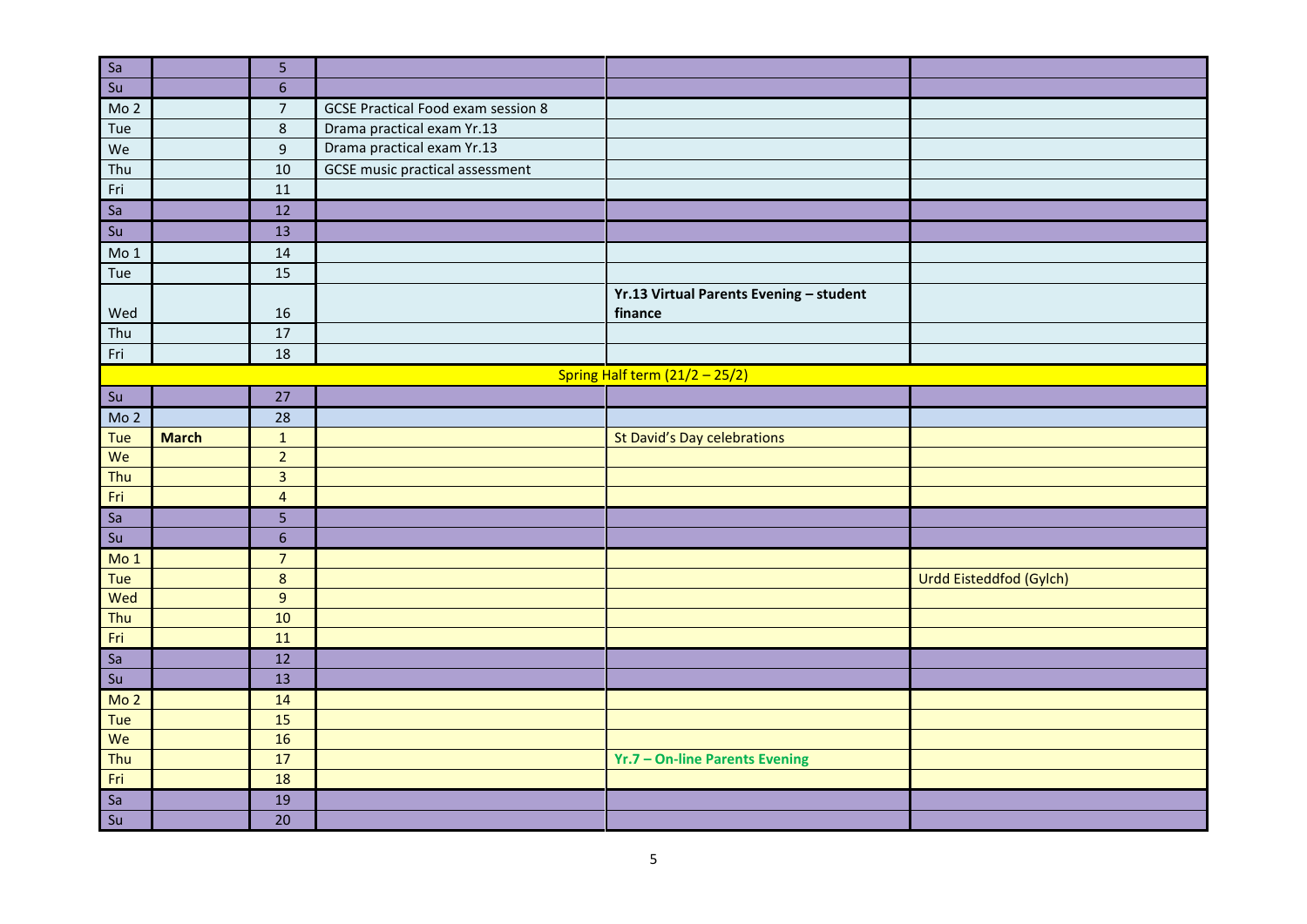| M <sub>0</sub> 1 |              | 21                      |                             |                                     | Dance Eisteddfod (dawns) 5.00pm            |
|------------------|--------------|-------------------------|-----------------------------|-------------------------------------|--------------------------------------------|
| Tue              |              | 22                      |                             |                                     |                                            |
| Wed              |              | 23                      |                             |                                     | Urdd Eisteddfod (Sir yr Urdd) - Pontyberem |
| Thu              |              | 24                      | Yr 8 and 9 HPV Vaccinations | Yr.8 - On-line Parents Evening      |                                            |
| Fri              |              | 25                      |                             |                                     |                                            |
| <b>Sa</b>        |              | 26                      |                             |                                     |                                            |
| Su               |              | 27                      |                             |                                     |                                            |
| Mo <sub>2</sub>  |              | 28                      |                             |                                     |                                            |
| Tue              |              | 29                      |                             |                                     |                                            |
| We               |              | 30                      |                             |                                     |                                            |
| Thu              |              | 31                      |                             |                                     |                                            |
| Fri              | <b>April</b> | $\mathbf 1$             |                             |                                     |                                            |
| <b>Sa</b>        |              | $\overline{2}$          |                             |                                     |                                            |
| Su               |              | $\overline{\mathbf{3}}$ |                             |                                     |                                            |
| Mo <sub>1</sub>  |              | $\overline{4}$          |                             |                                     |                                            |
| Tue              |              | 5                       |                             |                                     |                                            |
| Wed              |              | $6\phantom{a}$          |                             |                                     |                                            |
| Thu              |              | $\overline{7}$          |                             | <b>Awards Evening</b>               |                                            |
| Fri              |              | 8                       |                             | <b>INSET</b>                        |                                            |
|                  |              |                         |                             | Easter holidays (11/4 - 22/4)       |                                            |
| Su               |              | 24                      |                             |                                     |                                            |
| Mo <sub>2</sub>  |              | 25                      |                             |                                     |                                            |
| Tue              |              | 26                      |                             |                                     |                                            |
| We               |              | 27                      |                             | Whole school photograph to be taken |                                            |
| Thu              |              | 28                      |                             |                                     |                                            |
| Fri              |              | 29                      |                             |                                     |                                            |
| Sa               |              | 30                      |                             |                                     |                                            |
| Su               | May          | $\mathbf 1$             |                             |                                     |                                            |
| Mo <sub>1</sub>  |              | $\overline{2}$          |                             | May day                             |                                            |
| Tue              |              | $\overline{\mathbf{3}}$ |                             |                                     |                                            |
| Wed              |              | $\overline{4}$          |                             |                                     |                                            |
| Thu              |              | 5                       |                             |                                     |                                            |
| Fri              |              | $6\phantom{a}$          |                             |                                     | School sports day (TBC)                    |
| sa               |              | $\overline{7}$          |                             |                                     |                                            |
| Su               |              | $\bf 8$                 |                             |                                     |                                            |
| Mo <sub>2</sub>  |              | $9\,$                   |                             |                                     |                                            |
| Tue              |              | 10                      |                             |                                     |                                            |
| We               |              | 11                      |                             |                                     |                                            |
| Thu              |              | 12                      |                             |                                     |                                            |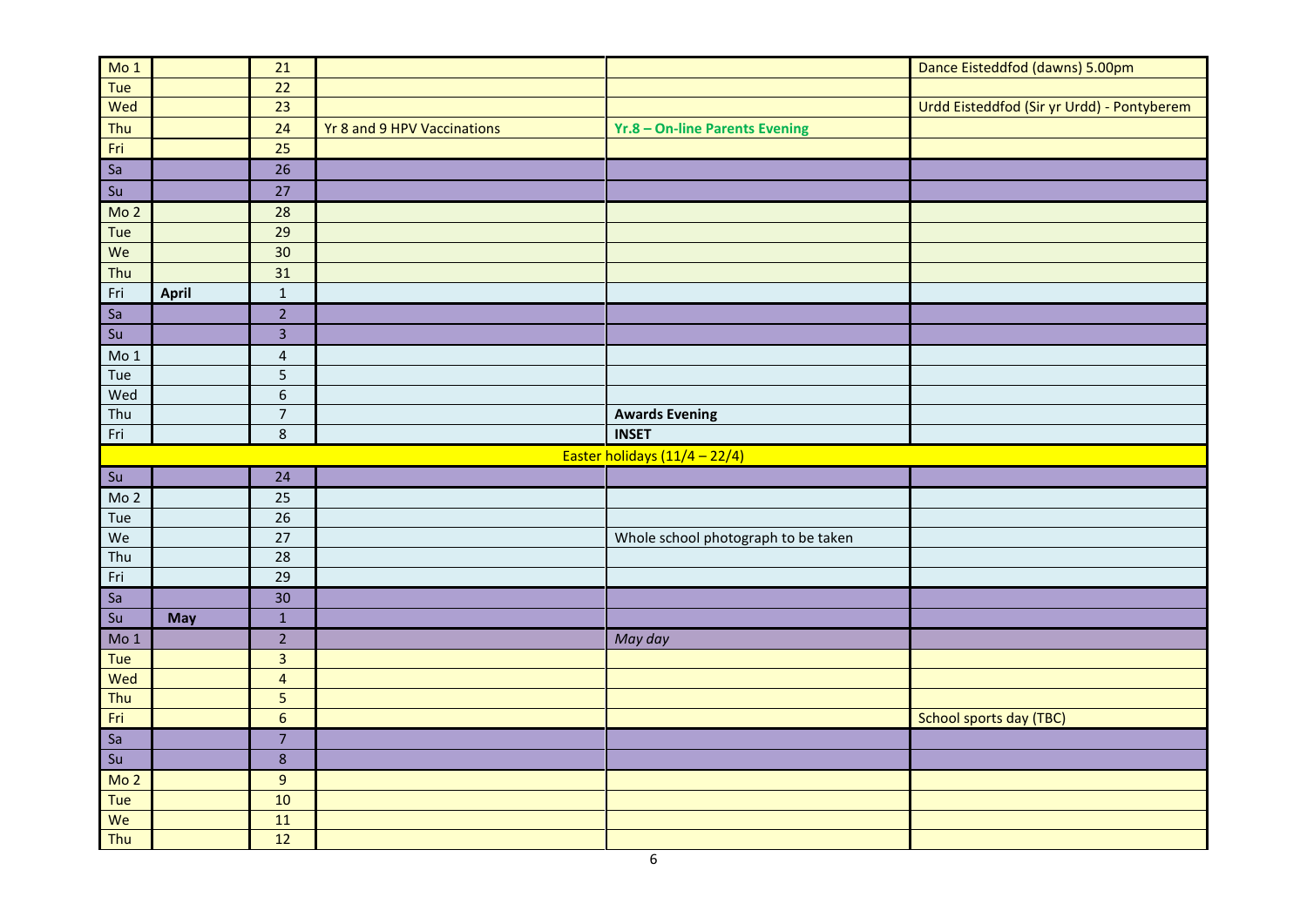|                         |      | 13               |                                       |                                                              |  |
|-------------------------|------|------------------|---------------------------------------|--------------------------------------------------------------|--|
|                         |      | 14               |                                       |                                                              |  |
|                         |      | $\overline{15}$  |                                       |                                                              |  |
| Fri<br>Sa<br>Su<br>Mo 1 |      | 16               |                                       | GCSE / AS exams start                                        |  |
| Tue                     |      | $\overline{17}$  |                                       |                                                              |  |
| Wed                     |      | 18               |                                       |                                                              |  |
| Thu                     |      | 19               |                                       |                                                              |  |
| Fri                     |      | 20               |                                       |                                                              |  |
| sa                      |      | 21               |                                       |                                                              |  |
| Su                      |      | 22               |                                       |                                                              |  |
| Mo <sub>2</sub>         |      | 23               |                                       |                                                              |  |
| Tue                     |      | 24               |                                       |                                                              |  |
| We                      |      | 25               |                                       |                                                              |  |
| Thu                     |      | 26               |                                       |                                                              |  |
| Fri                     |      | 27               |                                       |                                                              |  |
|                         |      |                  |                                       | Half Term holidays (30/5 - 3/6)                              |  |
| $\vert$ Su              | June | 5                |                                       |                                                              |  |
| Mo <sub>1</sub>         |      | $6\phantom{.}$   |                                       | A-Level exams start                                          |  |
| Tue                     |      | $\overline{7}$   |                                       |                                                              |  |
| Wed                     |      | $\bf 8$          |                                       |                                                              |  |
| Thu                     |      | $\boldsymbol{9}$ |                                       |                                                              |  |
| Fri                     |      | $10\,$           |                                       | AS exams finish                                              |  |
| Sa                      |      | 11               |                                       |                                                              |  |
| Su                      |      | 12               |                                       |                                                              |  |
| Mo <sub>2</sub>         |      | 13               | Yr.12 UCAS activity days (13-17/6/22) |                                                              |  |
| Tue                     |      | 14               |                                       |                                                              |  |
| We                      |      | 15               |                                       |                                                              |  |
| Thu                     |      | 16               |                                       |                                                              |  |
| Fri                     |      | 17               |                                       |                                                              |  |
| Sa                      |      | 18               |                                       |                                                              |  |
| $\boxed{\mathsf{su}}$   |      | 19               |                                       |                                                              |  |
| Mo 1                    |      | $20\,$           | Yr.12 BAC activity days (20-24/6/22)  |                                                              |  |
| Tue                     |      | $\overline{21}$  |                                       |                                                              |  |
| Wed                     |      | 22               |                                       | <b>GCSE</b> exams finish<br>Yr.12 - School deputies election |  |
| Thu                     |      | 23               |                                       |                                                              |  |
| Fri                     |      | $\overline{24}$  |                                       | A-Level exams finish                                         |  |
| $rac{Sa}{Su}$           |      | 25               |                                       |                                                              |  |
|                         |      | $\overline{26}$  |                                       |                                                              |  |